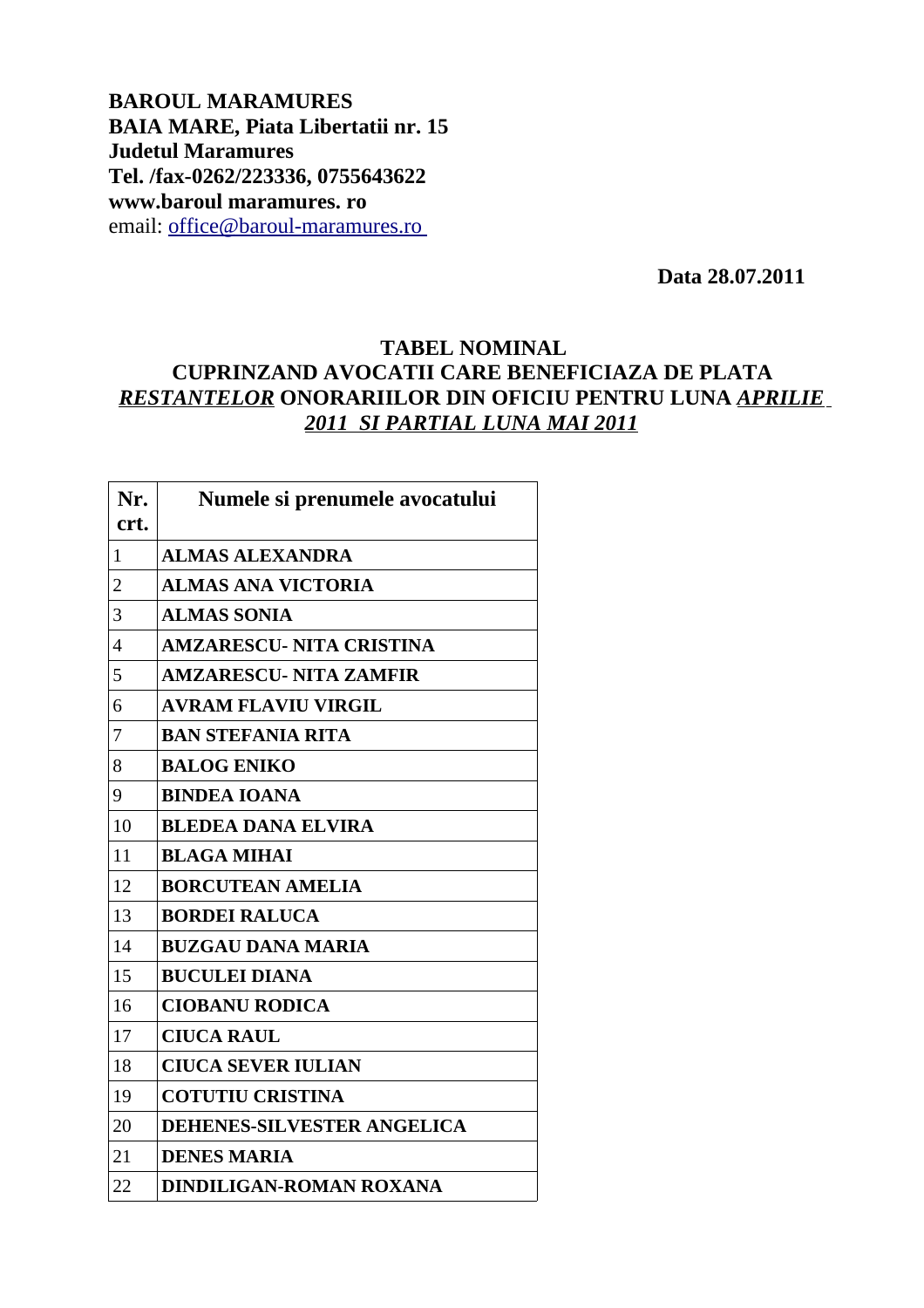| 23 | <b>DRAGOMIR IULIANA ELENA</b> |
|----|-------------------------------|
| 24 | <b>ENE-SOLOMCIUC DIANA</b>    |
| 25 | <b>FARCAS MADALINA</b>        |
| 26 | <b>FLUTAR AMALIA</b>          |
| 27 | <b>GHIRAN CLAUDIA</b>         |
| 28 | <b>GIURGIU ADRIAN</b>         |
| 29 | <b>GIURGIU LIANA</b>          |
| 30 | <b>GORON ANAMARIA</b>         |
| 31 | <b>IACOB DIANA</b>            |
| 32 | <b>ILEA DELIA</b>             |
| 33 | <b>IUSCO VIORICA</b>          |
| 34 | <b>INDRE LIVIU</b>            |
| 35 | <b>LEONTE CORNELIA</b>        |
| 36 | <b>LIBOTEAN IONELA</b>        |
| 37 | <b>LUPSE MARINELA</b>         |
| 38 | <b>MAROZSAN RALUCA</b>        |
| 39 | <b>MARIS ALEXANDRA</b>        |
| 40 | <b>MIHALI ANISOARA</b>        |
| 41 | <b>MIHALCA DELIA</b>          |
| 42 | <b>MOLDOVAN LINDA</b>         |
| 43 | <b>MOTOC ANDRADA</b>          |
| 44 | <b>OANA LAURA IOANA</b>       |
| 45 | <b>OLAR IULIA</b>             |
| 46 | <b>ONITA IVASCU ADRIAN</b>    |
| 47 | PETRAN MANUELA                |
| 48 | <b>POP PETRE</b>              |
| 49 | <b>RADU CRISTIAN</b>          |
| 50 | <b>RADU VALENTIN</b>          |
| 51 | <b>RADU EMIL OVIDIU</b>       |
| 52 | <b>RATIU SIMONA</b>           |
| 53 | <b>SEBESTYEN TIMEA</b>        |
| 54 | <b>SKHERHAK L. DANIELA</b>    |
| 55 | <b>SIMON CIAN MONICA</b>      |
| 56 | <b>SUSTIC TOADER-PETRE</b>    |
| 57 | <b>STEF DAN</b>               |
| 58 | <b>STEF DIANA</b>             |
| 59 | <b>TALPOS FLORIN</b>          |